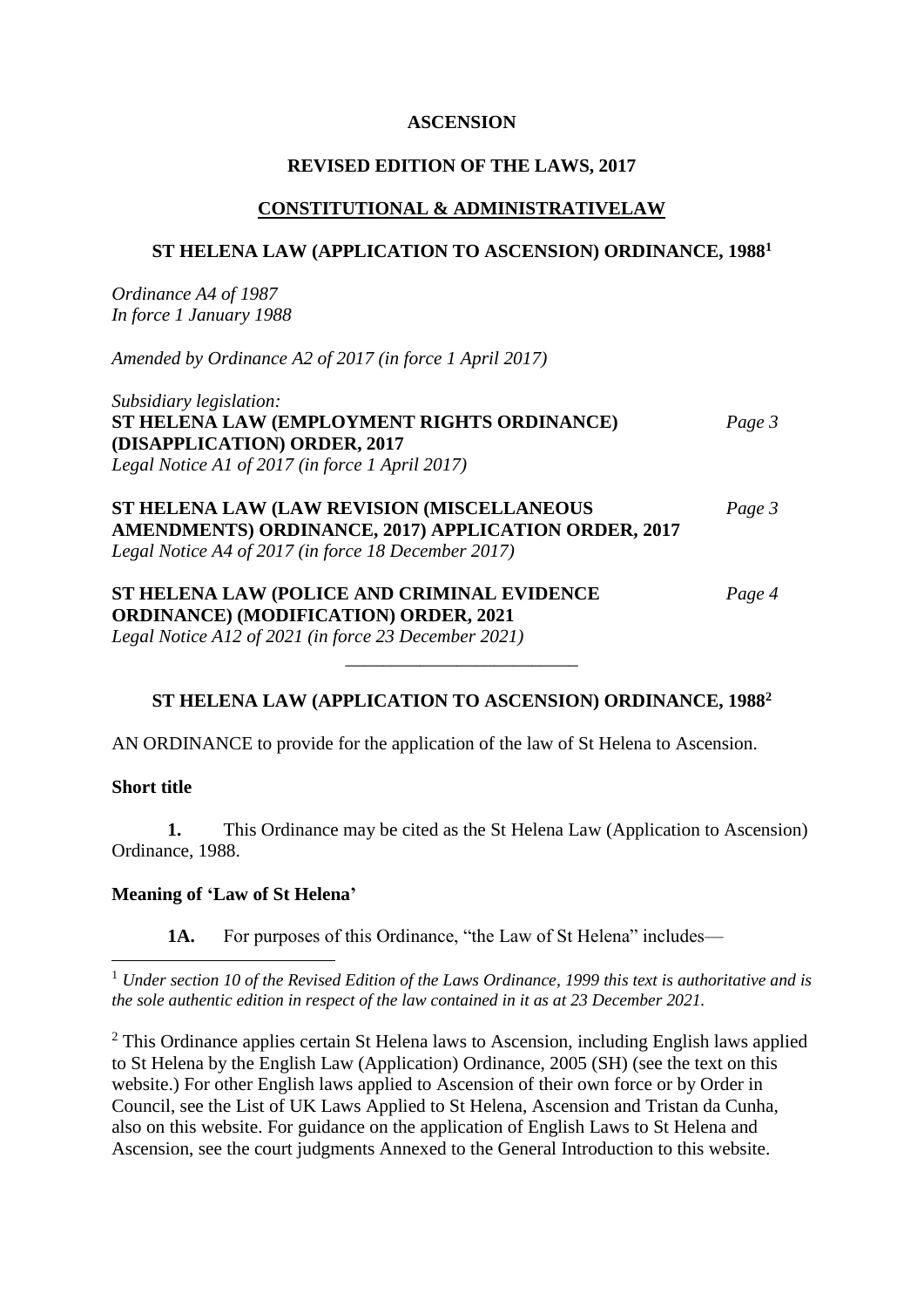- *(a)* any Ordinance of St Helena and subsidiary legislation issued under it; and
- *(b)* any English law which applies to St Helena by virtue of the English Law (Application) Ordinance, 2005.

# **Application of St Helena Law**

 **2. (1)** Subject to the following provisions, so much of the Law of St Helena as is in force on 1 April 2017 shall be in force in Ascension.

**(2)** The said law of St Helena applies to Ascension only in so far as it is applicable and suitable to local circumstances, and subject to such modifications, adaptations, qualifications and exemptions as local circumstances render necessary.

## **Exclusion of St Helena law in certain circumstances**

**3.** The Law of St Helena applies to Ascension only insofar as it is not inconsistent with—

- *(a)* any enactment of the Parliament of the United Kingdom which extends to Ascension otherwise than by virtue of this Ordinance;
- *(b)* any Order of Her Majesty in Council which extends to Ascension otherwise than by virtue of this Ordinance; or
- *(c)* any provision made by or under any law enacted by a legislature for Ascension.

## **Supplementary provisions concerning St Helena law**

4. **(1)** Subject to subsection (2), if in any Ordinance of St Helena which has been applied to Ascension a reference occurs to the Governor in Council, such reference is, in its application to Ascension, to be construed as a reference to theGovernor.

**(2)** If an Ordinance of St Helena confers a power to make subsidiary legislation on the Governor in Council, subsidiary legislation so made shall apply to Ascension (insofar as it is appropriate to local circumstances and not inconsistent with any local enactment, and subject to any modifications local circumstances render necessary), whether made before or after the date of the application of the Ordinance to Ascension.

## **Governor may make Orders**

**5.** The Governor, after consultation with the Island Council of Ascension, may, by Order published in the *Gazette*—

*(a)* declare that any Law of St Helena referred to in section 2 is not suitable to local circumstances and that such Law is accordingly excepted from application by virtue of section 2(2); or

\_\_\_\_\_\_\_\_\_\_\_\_\_\_\_\_\_\_\_

*(b)* direct that any Law of St Helena referred to in section 2 applies subject to any modifications specified in the Order.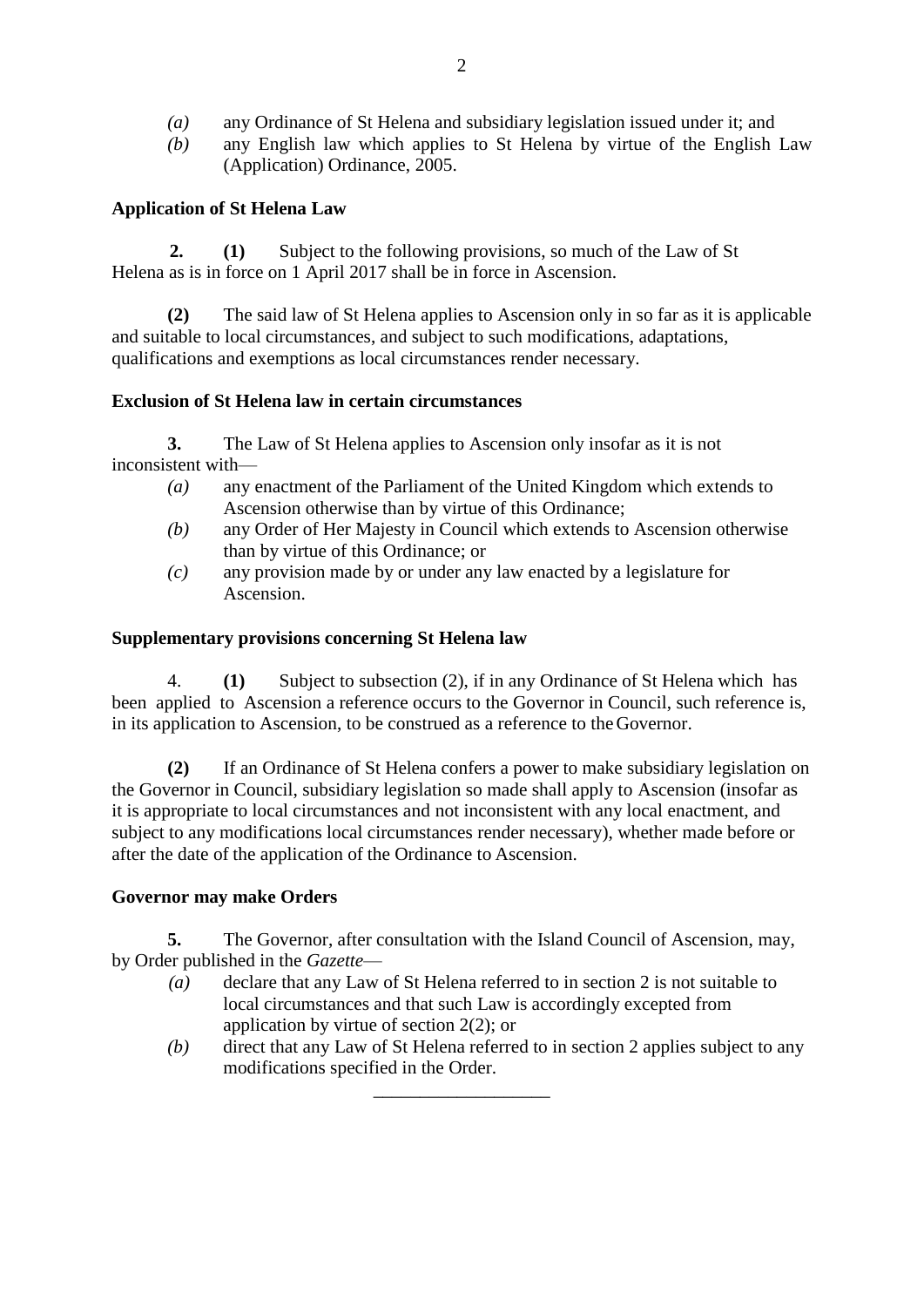#### **ST HELENA LAW (APPLICATION TO ASCENSION) ORDINANCE, 1988**

# **ST HELENA LAW (EMPLOYMENT RIGHTS ORDINANCE)(DISAPPLICATION) ORDER, 2017**

(Section  $5(a)$ )

#### **Citation**

**1.** This Order may be cited as the St Helena Law (Employment Rights Ordinance)(Disapplication) Order, 2017.

#### **Employment Rights Ordinance, 2010 disapplied**

**2.** The Employment Rights Ordinance, 2010 (an enactment of St Helena which forms part of the Law of St Helena applied to Ascension) is hereby declared to be unsuitable to local circumstances and is accordingly excepted from the provisions of section 2 of the St Helena Law (Application to Ascension) Ordinance, 1988 by virtue of section 2(2).

#### **ST HELENA LAW (APPLICATION) ORDINANCE, 1988**

\_\_\_\_\_\_\_\_\_\_\_\_\_\_\_\_\_\_\_\_\_\_\_\_\_\_

# **ST HELENA LAW (LAW REVISION (MISCELLANEOUS AMENDMENTS) ORDINANCE, 2017) APPLICATION ORDER, 2017**

(Section 5(b))

#### **Citation**

**1.** This Order may be cited as the St Helena Law (Law Revision (Miscellaneous Amendments) Ordinance, 2017) Application Order, 2017.

## **Law Revision (Miscellaneous Amendments) Ordinance, 2017**

**2.** The Law Revision (Miscellaneous Amendments) Ordinance, 2017 (an enactment of St Helena) is declared to be in force in Ascension as from the coming into force of this Order, but in its application to Ascension is modified to the extent stated in the Schedule to this Order.<sup>3</sup>

#### **SCHEDULE**

(Article 2)

In its application to Ascension, the following items in the Schedule to the Law Revision (Miscellaneous Amendments) Ordinance, 2017 are omitted:

Immigration Ordinance, 2011 Land Planning and Development Control Ordinance, 2013 Petroleum Ordinance, Cap.139 Public Health Ordinance, Cap. 49 Road Traffic Ordinance, 2016

1

<sup>3</sup> In force 18 December 2017